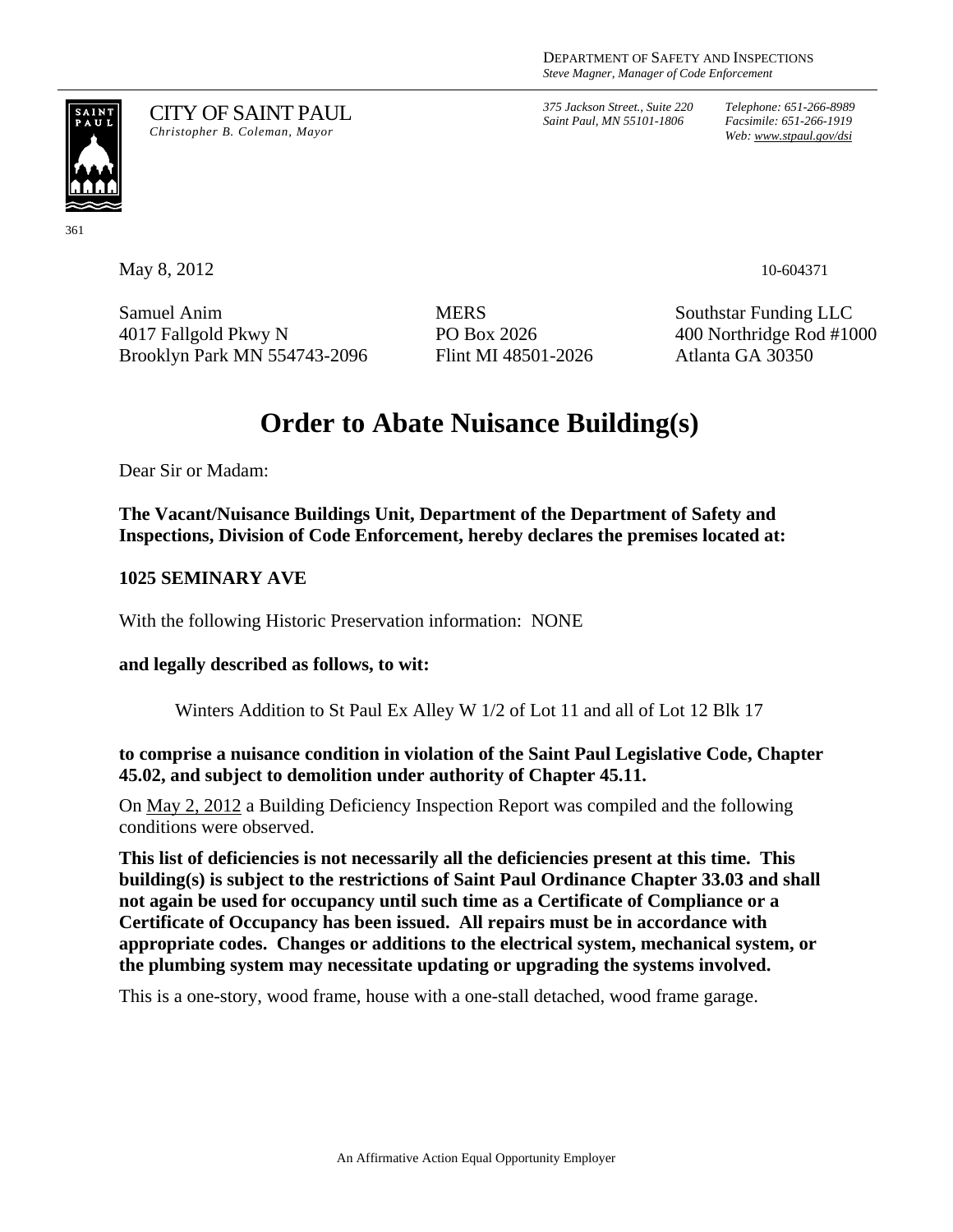May 8, 2012 1025 SEMINARY AVE page 2

#### Interior

- Severe mold infestation in the basement
- FURNACE: Have a licensed heating contractor service and clean the furnace or boiler and make any necessary repairs. Perform a C/O test on the heating plant. Then send the attached form back to the Inspector. Repair of gas fired appliances requires a permit.
- The interior ceilings are defective. Repair all ceiling defects and finish in a professional manner.
- The interior walls are defective. Repair all wall defects and finish in a professional manner.
- There is evidence of a rodent infestation. Immediately exterminate and eliminate all rodents from the entire building. Remove rodent harborages in the yard areas. Tuckpoint the foundation if necessary to rodent-proof the building to prevent re-infestation. Immediately remove any dead rodents from the premises.
- Smoke Detector: Lack of properly installed and operable smoke detector. Provide functioning smoke detectors in accordance with the attached requirement, within 24 hours.

# Exterior

- The exterior walls and/or trim of the house and/or garage has defective, peeled, flaked, scaled or chalking paint or has unpainted wood surfaces. Scrape and repaint to effect a sound condition in a professional manner.
- The foundation is deteriorated, defective or in a state of disrepair. Repair all foundation defects in a professional manner to a weather-tight, water-tight and rodent-proof condition. Permit may be required.
- The exterior walls of the house and/or garage are defective. Repair all holes, breaks, loose or rotting siding, to a professional state of maintenance.
- The window and/or door screens are missing, defective or in a state of disrepair. Provide proper window and door screens for all openable windows and doors. Screens must be tight-fitting and securely fastened to the frames.

As owner, agent or responsible party, you are hereby notified that if these deficiencies and the resulting nuisance condition is not corrected by **June 7, 2012** the Department of Safety and Inspections, Division of Code Enforcement, will begin a substantial abatement process to demolish and remove the building(s). The costs of this action, including administrative costs and demolition costs will be assessed against the property taxes as a special assessment in accordance with law.

As first remedial action, a Code Compliance Inspection Report must be obtained from the Building Inspection and Design Section, 375 Jackson Street, Suite 220, (651) 266-8989. This inspection will identify specific defects, necessary repairs and legal requirements to correct this nuisance condition. You may also be required to post a five thousand dollar (\$5,000.00) performance bond with the Department of Safety and Inspections before any permits are issued, except for a demolition permit. Call the Department of Safety and Inspections for more information at 651-266-8989.